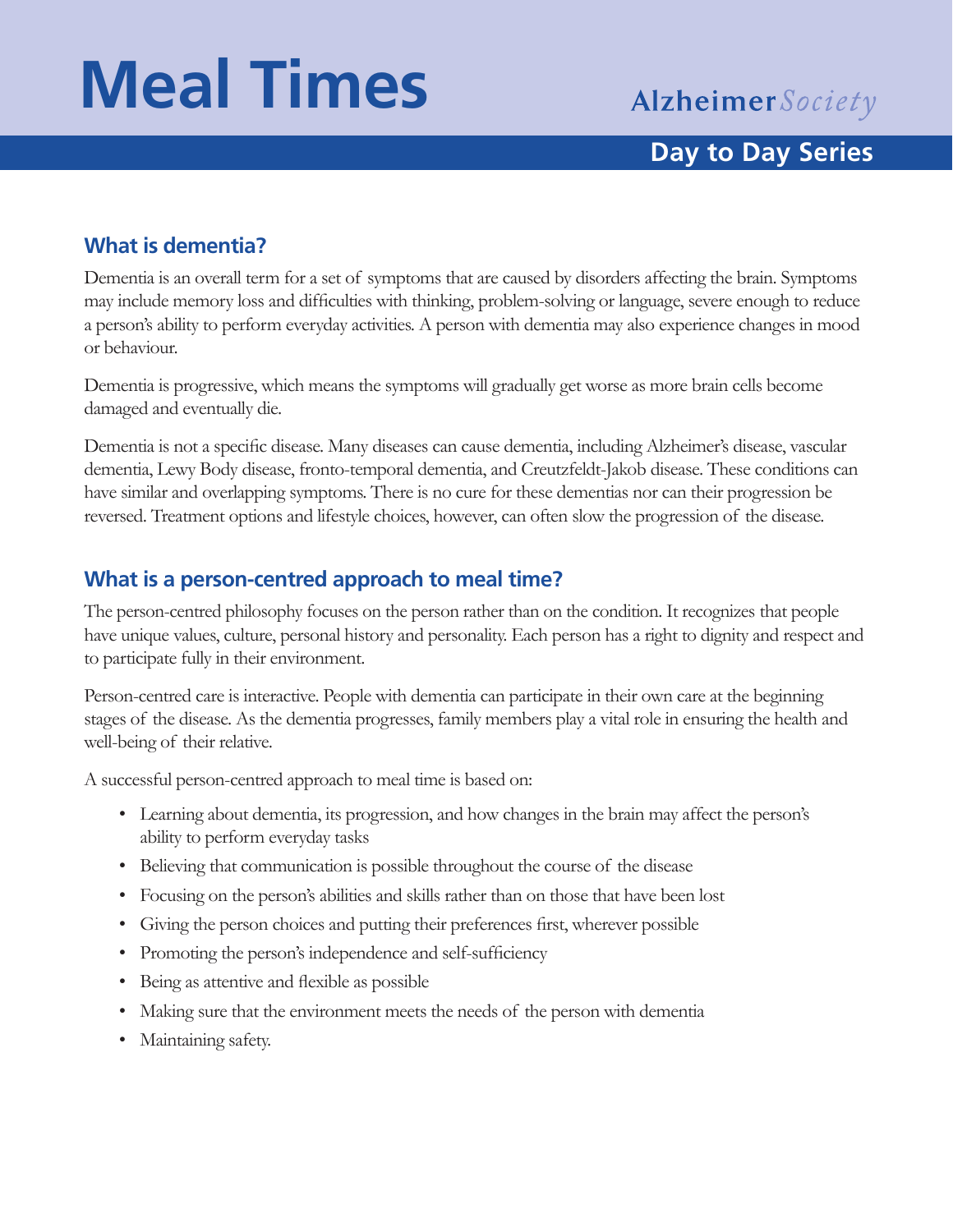### **How does dementia affect the ability to eat?**

The brain is made up of several distinct parts, each with its own function. While these parts are separate, they must work together to complete the simplest task. As dementia affects each area of the brain, certain functions or abilities can be lost. One link in the chain of events may be missing and the person will need help to complete the task. For example, as dementia progresses, the brain might not be receiving triggers from the stomach to encourage eating or drinking.

A person with dementia will need help with eating and drinking as the disease progresses because of difficulties that may arise with:

- Remembering how to use cutlery
- Not knowing what to do with food that is placed in front of them
- Putting too much food in their mouth at once
- Eating too quickly
- Trying to swallow without chewing
- Trying to eat inedible items.

Maintaining a healthy, balanced diet is important for all of us. This may become difficult for a person with dementia because, due to changes in the brain resulting from dementia, they may:

- Lose interest in eating and drinking
- Have a poor appetite
- Forget to eat or drink
- Forget they have already eaten
- Have difficulties swallowing
- Overeat
- Crave certain foods more than usual.

The good news is the person with dementia can continue to enjoy food and take pleasure in spending time with others over a meal. Keeping them involved in meal times is key. By caring, prompting, and adapting some meal time rituals, the person with dementia can be encouraged to eat independently.

> "Do not get frustrated or upset as the person will sense this. Keep it light and add humour if possible." - Caregiver

### **Changing abilities and meal time challenges: Tips and strategies**

At the early stage of the disease, the person with dementia will retain many of their abilities and be fairly independent. Focus on what the person can do well when it comes to eating and drinking. As the disease progresses, however, the person will need more help with meal time.

These tips and strategies are things that can help the person with dementia adapt to the changes in their eating and drinking abilities:

Try and have a conversation with the person about their changing abilities and how you can help them make adjustments so that they can eat as independently as possible.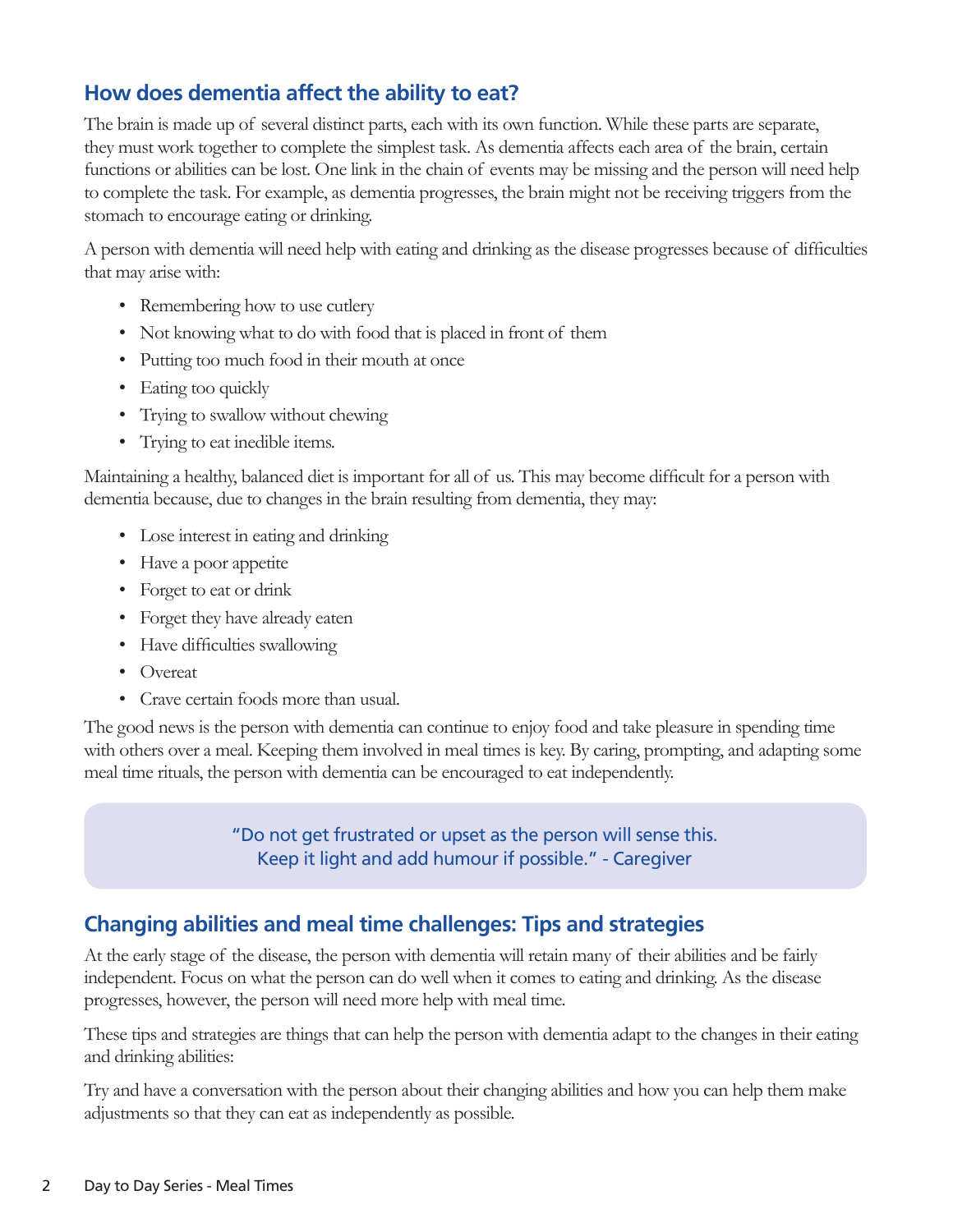|                                                                                                                                   | If the person is having difficulty carrying out the steps required to eat or drink, offer visual and verbal cues.                                                                                                                                                                                     |  |
|-----------------------------------------------------------------------------------------------------------------------------------|-------------------------------------------------------------------------------------------------------------------------------------------------------------------------------------------------------------------------------------------------------------------------------------------------------|--|
|                                                                                                                                   | Try avoiding stepping in to feed the person, as this may diminish the person's independence.                                                                                                                                                                                                          |  |
|                                                                                                                                   | Keep the person involved by adapting meal activities to make the most of the person's remaining abilities.<br>For example, simplify tasks, provide detailed instructions (one at a time), provide help when needed, and<br>choose tasks that match their abilities.                                   |  |
|                                                                                                                                   | Focus on what the person can still do. Encourage them to help prepare the food, set the table and put<br>dishes away.                                                                                                                                                                                 |  |
|                                                                                                                                   | Ask the person with dementia about their food and dining preferences. Don't be surprised if one day you<br>serve them their favourite meal or dessert and they tell you that they don't like it and never have.                                                                                       |  |
|                                                                                                                                   | If the person is no longer able to prepare a meal for themselves consider using services such as Meals on<br>Wheels, contact a local community support agency that offers help with meal preparation, buy homemade<br>food at farmers' markets, community events, and bakeries in your neighbourhood. |  |
|                                                                                                                                   | Use meal time to learn about the person's wishes for the future. Learning about their care preferences will<br>help you honour their wishes as the disease progresses.                                                                                                                                |  |
|                                                                                                                                   | Be aware of potential safety issues, such as the person with dementia getting lost in the grocery store or<br>forgetting to turn off the stove after cooking.                                                                                                                                         |  |
|                                                                                                                                   | Consider arranging for an occupational therapist to assess the kitchen and other household safety matters.<br>To find an occupational therapist near you visit www.find-an-ot.ca                                                                                                                      |  |
|                                                                                                                                   | Consider ordering food in, dining out, or making several meals on the weekend and freezing them.                                                                                                                                                                                                      |  |
| Meal time can be stressful for caregivers. Make sure you are taking care of yourself and ask for help from<br>friends and family. |                                                                                                                                                                                                                                                                                                       |  |
|                                                                                                                                   | To promote independence try:                                                                                                                                                                                                                                                                          |  |
|                                                                                                                                   | Calling the person with dementia to remind them to eat                                                                                                                                                                                                                                                |  |
|                                                                                                                                   | Preparing nutritious finger foods                                                                                                                                                                                                                                                                     |  |
|                                                                                                                                   | Using bowls, spoons, and no-spill glasses on a non-skid surface                                                                                                                                                                                                                                       |  |
|                                                                                                                                   | Writing down simple step-by-step instructions about how to prepare a particular meal                                                                                                                                                                                                                  |  |
|                                                                                                                                   | Using labels or pictures on cupboards and drawers to make it easier to find kitchen tools and food items                                                                                                                                                                                              |  |
|                                                                                                                                   | Organizing the kitchen so that items needed to make a meal are in clear sight                                                                                                                                                                                                                         |  |
|                                                                                                                                   | Storing food, utensils, pots, and pans on lower shelves (storing them on higher ones could pose a falling<br>hazard due to balance problems).                                                                                                                                                         |  |
|                                                                                                                                   |                                                                                                                                                                                                                                                                                                       |  |

If you are having meals delivered to the person, don't assume they are always eaten. They may be forgotten in the refrigerator. Cue the person when it is time to take the meal out of the fridge and warm it up.

<sup>&</sup>lt;sup>2</sup> See the Alzheimer Society's booklet *All about me* for help with this.<br><sup>3</sup> For more information, read the Alzheimer Society's "Heads Up for Healthier Brains" brochure.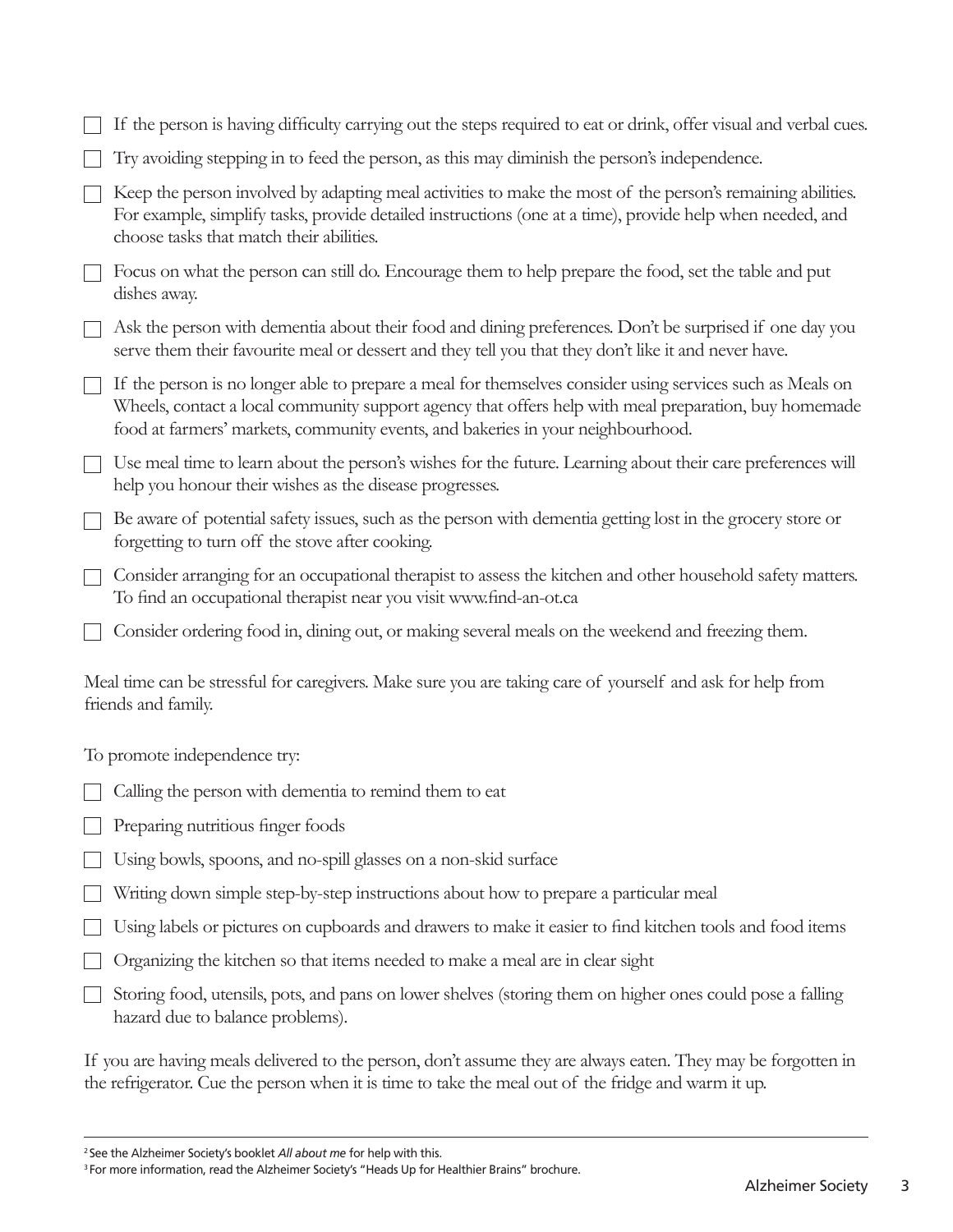### **Meal time is an opportunity**

Meal time is more than just about eating food. It physically brings people together and gives everyone a chance to relate socially and emotionally as they talk about their day, reminisce about the past and learn from each other. Dining with others can give the person with dementia something to look forward to in their day and reduce the potential for isolation.

If the person with dementia cannot communicate verbally, they can still listen to conversation, which is another way of being involved. You can also communicate through laughter. Laughter is social and infectious, and it joins people together. It also helps people respond to difficult or embarrassing situations.

Gatherings with extended family and friends, holiday dinners, and birthdays allow family members and caregivers to stay connected to the person with dementia because they might be participating in fewer activities together. Where possible, however, keep dining groups small, so the person with dementia does not become overwhelmed by the noise and intensity. Although these are happy occasions, they can be extremely stressful for the person with dementia.

"It is not what is important to you and what you believe the person should be eating or doing, it is about keeping the person with the disease content and happy." - Caregiver

### **Shifting roles**

You may be unprepared to take on meal preparation, perhaps because you have not done it in the past. The person with dementia, meanwhile, may be unwilling to give up the food preparation role because they fear a loss of identity or because they don't realize they are having difficulty with it.

To honour the identity of the person with dementia and allow them to stay connected, give yourselves time to transition into your new roles. This may mean that the person with dementia will move from doing most of the food preparation to doing less, while you do progressively more.

### **Nutrition**

There is no special diet required for people with dementia, but a healthy lifestyle is as important to brain health as it is to the rest of your body. Diabetes, hypertension, high cholesterol and obesity are all risk factors for dementia. Many healthy food choices will improve your brain health. Eat a varied diet rich in dark-coloured fruits and vegetables, including foods rich in anti-oxidants such as blueberries and spinach, and omega 3 oils found in fish and canola oils. If you need help planning, discuss with a registered dietitian or your physician.

> "Don't become too distressed if not every meal is nutritionally balanced. You can only do so much, so try not to be perfectionistic." - Caregiver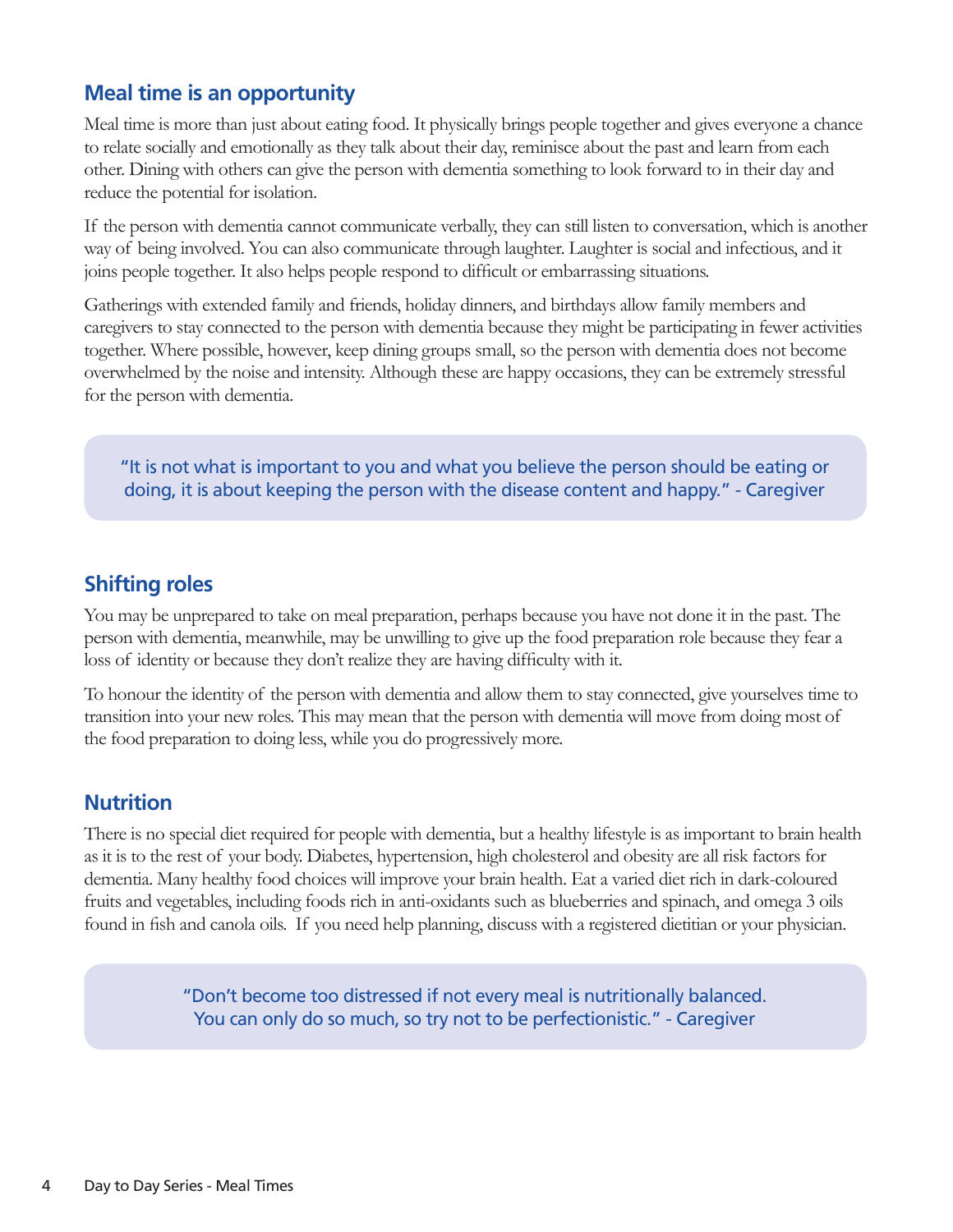### **What should I expect?**

### **Early stage**

In the early stages of dementia, the person's eating habits usually don't change. Here are some issues for people with dementia that may occur, and tips and strategies that could help:

| <b>Challenges you may experience</b>                                                           | <b>Helpful strategies to try</b>                                                                                                                                                                                                                                                                                                                                                                                                                                                                                                                                                                                                                                                                                                                                              |
|------------------------------------------------------------------------------------------------|-------------------------------------------------------------------------------------------------------------------------------------------------------------------------------------------------------------------------------------------------------------------------------------------------------------------------------------------------------------------------------------------------------------------------------------------------------------------------------------------------------------------------------------------------------------------------------------------------------------------------------------------------------------------------------------------------------------------------------------------------------------------------------|
| <b>Memory</b> loss<br>Skipping meals, forgetting to eat or<br>forgetting that they have eaten. | If you support someone living with dementia, you might call<br>the person to remind them to eat, or cue them when it is time<br>to take a pre-cooked meal out of the fridge and warm it up.<br>If you live alone with dementia, try posting reminders for<br>$\bullet$<br>meal time or setting an alarm.                                                                                                                                                                                                                                                                                                                                                                                                                                                                      |
| Decreased judgement<br>Unknowingly leaving the stove (or<br>other kitchen appliances) on.      | If you support someone living with dementia, remind them to<br>set the timer when using the stove or oven.<br>If you live alone with dementia:<br>$\bullet$<br>Leave written reminders to turn off the stove and make<br>$\Omega$<br>sure they are placed where they can be seen often.<br>If you set a timer for something, use a sticky note to<br>$\mathcal{O}$<br>remind yourself what the timer is for.<br>Purchase appliances with automatic shut-off switches<br>$\mathcal{O}$<br>(such as electric kettles).<br>Have an occupational therapist come in to assess your<br>$\mathcal{O}$<br>kitchen for safety concerns.<br>Consider ordering meals and fresh fruit and vegetables<br>$\Omega$<br>from your local community support agency, such as<br>Meals on Wheels. |

### **Middle stage**

The ability to follow the many steps required in both preparing and eating meals may diminish during the middle stage. Here are some issues related to eating and drinking for people with dementia that may occur, and tips and strategies that could help:

| <b>Challenges you may experience</b>                                                                                                                                                                                                                                                                                                                                                                                                                 | <b>Helpful strategies to try</b>                                                                                                                                                                                                                                                                                                                                                                                                                                                                                                                                                                                                                                                                       |
|------------------------------------------------------------------------------------------------------------------------------------------------------------------------------------------------------------------------------------------------------------------------------------------------------------------------------------------------------------------------------------------------------------------------------------------------------|--------------------------------------------------------------------------------------------------------------------------------------------------------------------------------------------------------------------------------------------------------------------------------------------------------------------------------------------------------------------------------------------------------------------------------------------------------------------------------------------------------------------------------------------------------------------------------------------------------------------------------------------------------------------------------------------------------|
| Constipation<br>Constipation is a common<br>complication of some neurological<br>disorders that affect the nerves<br>involved in digestion.<br>Constipation is also caused by not<br>drinking enough fluids or low fibre<br>intake. A person with dementia might<br>choose not to drink because they have<br>difficulty getting to the washroom in<br>time or because of incontinence issues.<br>Constipation can be a side effect of<br>medication. | Remind the person with dementia to drink liquids throughout<br>the day to avoid dehydration and thus constipation.<br>If the person tends to be restless and less likely to sit down<br>and eat, offer juice boxes, water bottles and portable snacks<br>such as a fruits so they can stay hydrated and nourished<br>while they are walking.<br>Try to position the person's bed so that they can clearly see<br>the toilet.<br>To ensure they can find the bathroom quickly, consider<br>putting signs in the home to direct them or putting a picture<br>of a toilet on the bathroom door.<br>Consider a bedside urinal or bedpan, or renting a commode<br>$\bullet$<br>and placing it near the bed. |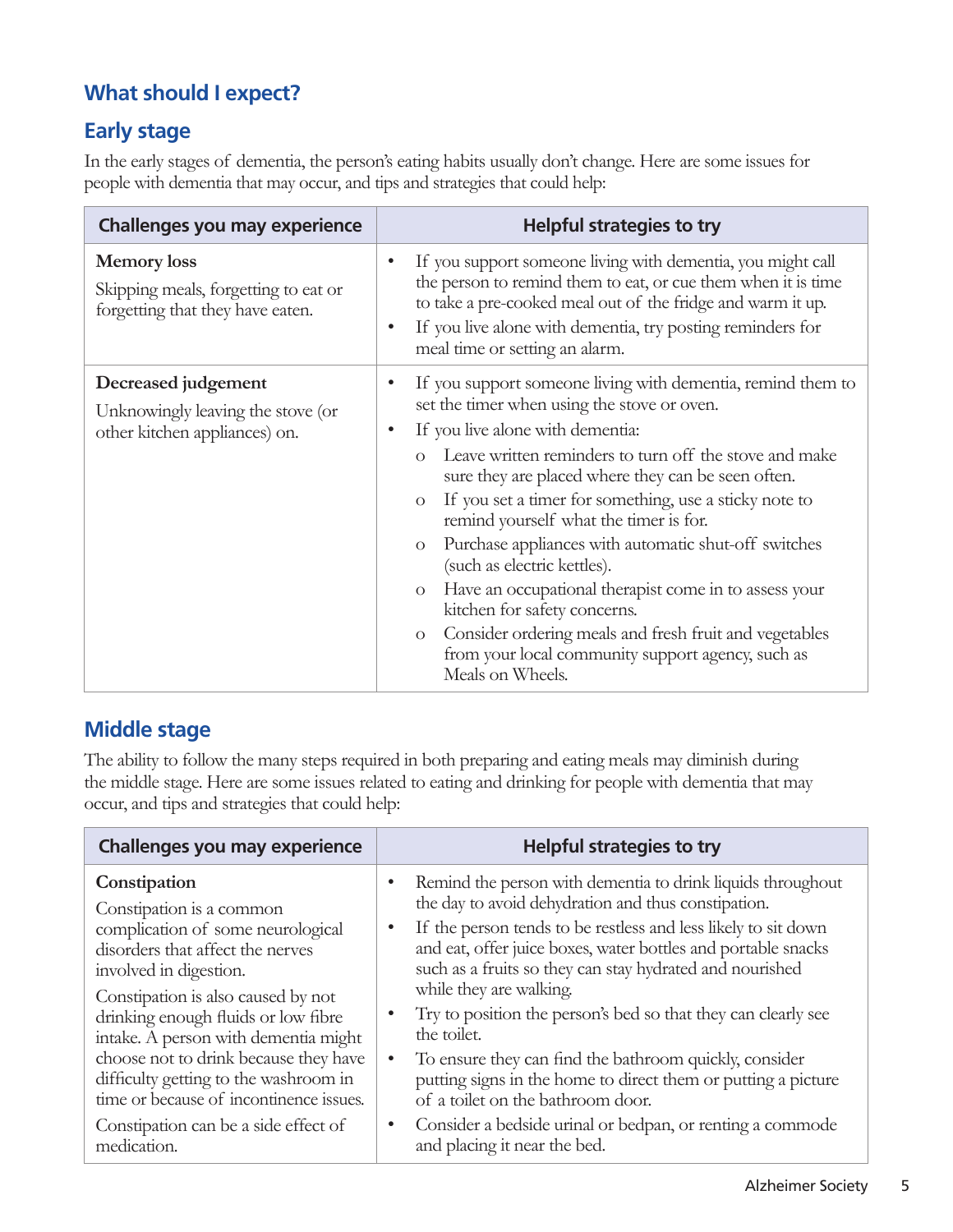| <b>Challenges you may experience</b>                                                                                                                                                                                                                                                                                                                                                                                                                                                                                                                                                                                                                                     | <b>Helpful strategies to try</b>                                                                                                                                                                                                                                                                                                                                                                                                                                                                                                                                                                                                                                                                                                                                                                                                                                                                                                                                                                                                                                                                                                                                                                                          |
|--------------------------------------------------------------------------------------------------------------------------------------------------------------------------------------------------------------------------------------------------------------------------------------------------------------------------------------------------------------------------------------------------------------------------------------------------------------------------------------------------------------------------------------------------------------------------------------------------------------------------------------------------------------------------|---------------------------------------------------------------------------------------------------------------------------------------------------------------------------------------------------------------------------------------------------------------------------------------------------------------------------------------------------------------------------------------------------------------------------------------------------------------------------------------------------------------------------------------------------------------------------------------------------------------------------------------------------------------------------------------------------------------------------------------------------------------------------------------------------------------------------------------------------------------------------------------------------------------------------------------------------------------------------------------------------------------------------------------------------------------------------------------------------------------------------------------------------------------------------------------------------------------------------|
| Dehydration<br>The person may forget to drink or<br>may not get enough fluids because<br>they may not realize they are thirsty.                                                                                                                                                                                                                                                                                                                                                                                                                                                                                                                                          | Be sure to offer regular drinks of water, juice or other fluids<br>$\bullet$<br>to avoid dehydration.<br>During the day, liquids should not be limited.<br>$\bullet$                                                                                                                                                                                                                                                                                                                                                                                                                                                                                                                                                                                                                                                                                                                                                                                                                                                                                                                                                                                                                                                      |
| Decreased appetite/Weight loss<br>Medications or other conditions<br>(such as heart condition, diabetes,<br>constipation or depression) may lead<br>to loss of appetite.<br>Oral health issues such as cavities or<br>gum diseases (gingivitis) can cause<br>pain and affect the person's appetite.<br>This can lead to unintentional weight<br>loss or responsive behaviour.<br>Dentures not fitting properly or<br>dry mouth can also contribute to<br>decreased appetite.<br>Pacing and wandering sometimes<br>occur in the middle stages of<br>Alzheimer's disease. If the person is<br>walking regularly, they will need more<br>calories to maintain their weight. | Prepare appetizing meals and try to eat together.<br>$\bullet$<br>Prepare the person's favourite meals to encourage eating.<br>$\bullet$<br>Consider talking to your doctor about using vitamin and<br>meal supplements.<br>While extra carbohydrates and fats are not necessarily<br>$\bullet$<br>healthy, they do help maintain a person's weight.<br>Small, frequent meals or nutritious snacks may be more<br>$\bullet$<br>tempting and easier to eat than three main meals a day,<br>particularly if the person's appetite is small.<br>Daily oral health and regular dental appointments are<br>$\bullet$<br>essential to keep the mouth and teeth healthy.<br>Schedule regular dental checkups and make sure the dentist<br>$\bullet$<br>has experience working with people with dementia. If your<br>dentist is challenged to provide care to the person with<br>dementia, suggest the additional resources listed at the end<br>of this information sheet.<br>Consider using information from the person's life history<br>$\bullet$<br>to incorporate previous social roles to encourage eating (e.g.<br>having tea with friends, eating snacks with a movie, religious<br>observances involving food, baking). |
| Overeating<br>A person with dementia may overeat<br>if they forget they have already eaten,<br>have a craving for certain foods or be<br>hoarding their food to eat later.<br>Frontotemporal dementia, which<br>affects the areas of the brain generally<br>associated with personality, behaviour,<br>emotions, language, speech, abstract<br>thinking and movement may also lead<br>to overeating because it may cause<br>people to compulsively put things in<br>their mouth, even inedible items.                                                                                                                                                                    | Monitor the person with dementia to discourage overstuffing.<br>$\bullet$<br>To prevent choking, cut food into small portions. Also<br>remind them to chew, swallow, and slow down.<br>Overeating could be due to boredom or depression, so<br>$\bullet$<br>make sure the person is occupied with meaningful activities<br>throughout the day.<br>Overeating may be due to a preference for specific foods. If<br>$\bullet$<br>the person is diabetic, do blood sugar checks prior to meals.<br>Make healthy snacks easily available, such as pieces of fruit,<br>yogurt, and applesauce.<br>Stagger food items so that only one is visible to be eaten at<br>$\bullet$<br>a time (i.e. present one food item, take that away, present<br>another food item, take that away).<br>Limit food intake to avoid becoming overweight, and if you<br>$\bullet$<br>can't, provide as much healthy food as possible (fruits, yogurt).                                                                                                                                                                                                                                                                                             |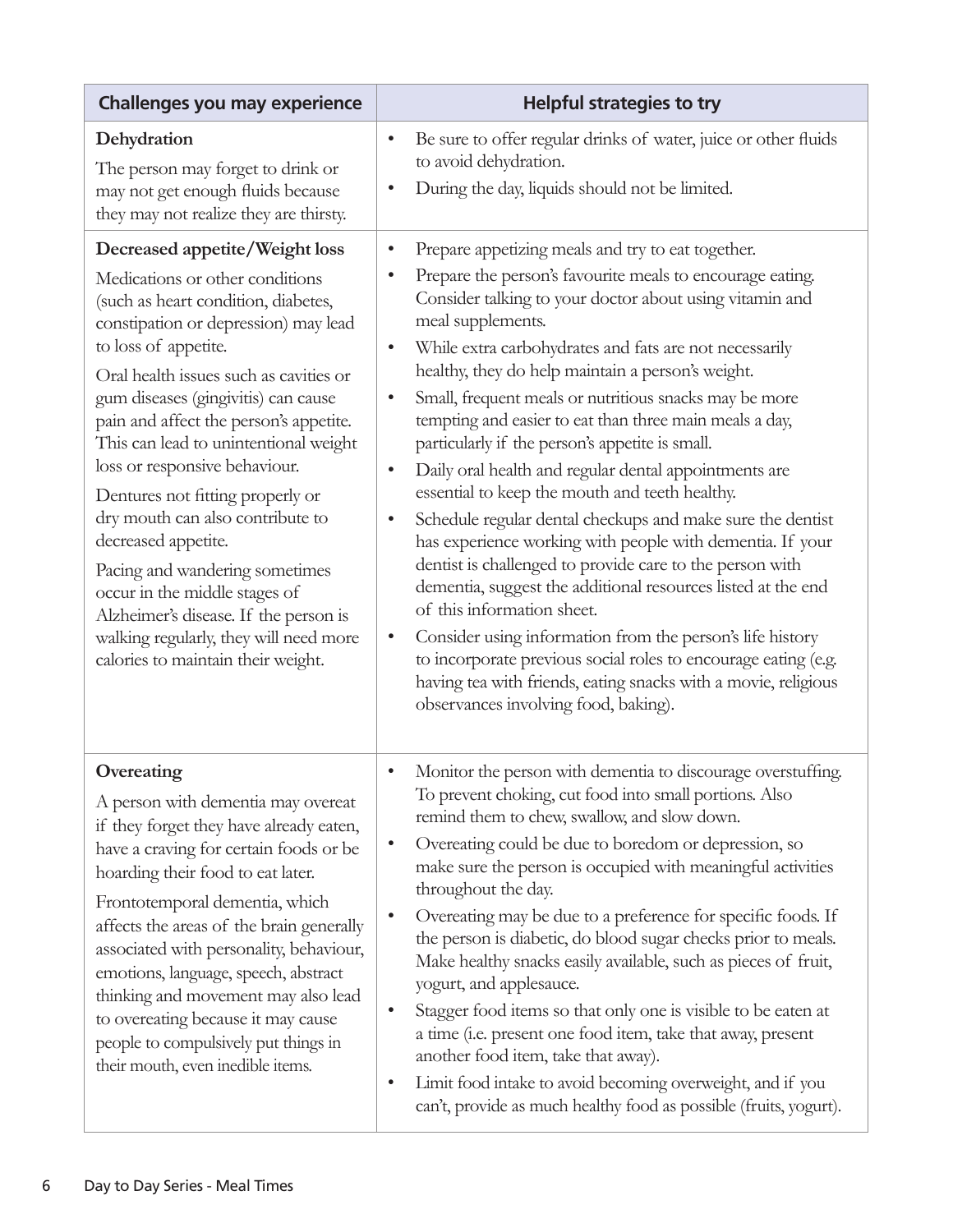| <b>Challenges you may experience</b>                                                                                                                                                                                                                                                                                                                                                                                                                                                    | <b>Helpful strategies to try</b>                                                                                                                                                                                                                                                                                                                                                                                                                                                                                                                                                                                                                                                                                                                                                                                                                                                                                                                  |
|-----------------------------------------------------------------------------------------------------------------------------------------------------------------------------------------------------------------------------------------------------------------------------------------------------------------------------------------------------------------------------------------------------------------------------------------------------------------------------------------|---------------------------------------------------------------------------------------------------------------------------------------------------------------------------------------------------------------------------------------------------------------------------------------------------------------------------------------------------------------------------------------------------------------------------------------------------------------------------------------------------------------------------------------------------------------------------------------------------------------------------------------------------------------------------------------------------------------------------------------------------------------------------------------------------------------------------------------------------------------------------------------------------------------------------------------------------|
| Decreased judgement<br>A person with dementia may not<br>recognize the cutlery on the table or<br>the food items on the plate. They may<br>use a knife to pick up food instead of a<br>fork, or put food on their fork and not<br>know what do with it. They may try to<br>drink from a plate rather than a cup.                                                                                                                                                                        | Cue the person with words or actions. The person might be<br>$\bullet$<br>able to mimic your motions for eating, such as putting food<br>on a fork and bringing it to their mouth.<br>Use simple, easy-to-understand instructions. For example,<br>$\bullet$<br>"Pick up your fork. Put some food on it. Raise it to your<br>mouth."<br>If necessary, place the spoon in the person's hand, put your<br>$\bullet$<br>hand over theirs and guide the food to the mouth. They may be<br>able to continue eating independently after a few assists.<br>If they is obviously struggling with a task, be respectful and ask<br>$\bullet$<br>if they would like assistance, rather than making this assumption.                                                                                                                                                                                                                                         |
| Lack of concentration<br>Eating involves carrying out a series<br>of complex skills, such as cutting<br>up food, moving it to the fork,<br>placing it in the mouth, chewing,<br>and swallowing. This requires a<br>level of concentration someone<br>with dementia may not be able to<br>maintain. Having distractions around<br>may also cause the person to lose<br>their concentration.                                                                                              | Limit distractions: Serve meals in a quiet place so that the<br>$\bullet$<br>person can focus on eating. Turn off the television, radio<br>and telephone ringer.<br>Simplify the table and the setting. Consider removing<br>$\bullet$<br>flowers, centerpieces and condiments. Use only the utensils<br>needed for the meal.<br>Serve the meal one course at a time with only the necessary<br>$\bullet$<br>cutlery. This provides a clear objective and prevents the<br>person from getting overwhelmed.<br>Try to keep the atmosphere as calm and relaxing as possible.<br>$\bullet$<br>Try to be flexible. If the person with dementia does not<br>$\bullet$<br>want to be with other people while eating, don't force them<br>to eat at the table. If they want to stay in the living room<br>where they are comfortable, allow this. It may be difficult<br>for them to change routines. You can always use TV trays in<br>the living room. |
| Refusing food/Spitting food out<br>A person with dementia may refuse<br>or spit out food if they:<br>Have forgotten how to eat, chew,<br>or swallow<br>Need help to eat<br>٠<br>Dislike the taste or texture<br>Don't know it's time to eat.<br>Is trying to express something,<br>such as the food is too hot or cold.<br>Conversely, they might keep food in<br>their mouth because they don't know<br>what to do with it after it is chewed.<br>They might also not be feeling well. | Check the temperature of the food to ensure it is neither<br>$\bullet$<br>too hot nor too cold.<br>Offer the person's favourite foods.<br>$\bullet$<br>Remind the person to swallow if they don't know what to<br>$\bullet$<br>do with the food after it is chewed.<br>Check with a doctor or speech language pathologist if there<br>$\bullet$<br>are concerns with their ability to swallow.<br>Maintain regular dental and physical check-ups. To ensure<br>$\bullet$<br>the maximum sensory experience, schedule visual and<br>hearing check-ups as well.                                                                                                                                                                                                                                                                                                                                                                                     |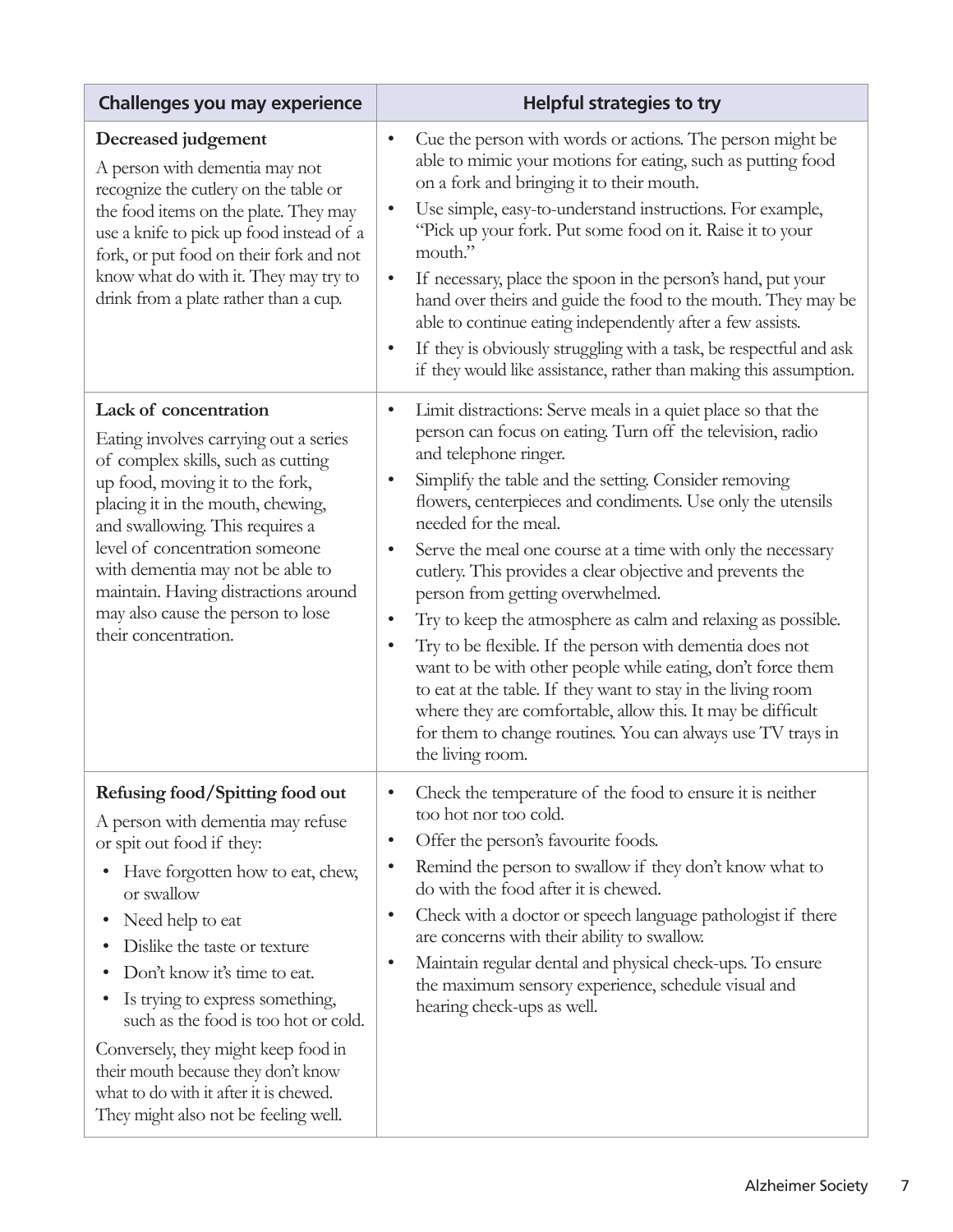| <b>Helpful strategies to try</b>                                                                                                                                                                                                                                                                                                                                                                                                                                                                                                                                                                                                      |
|---------------------------------------------------------------------------------------------------------------------------------------------------------------------------------------------------------------------------------------------------------------------------------------------------------------------------------------------------------------------------------------------------------------------------------------------------------------------------------------------------------------------------------------------------------------------------------------------------------------------------------------|
| Provide a sharp colour contrast between the table or<br>$\bullet$<br>placemat and the plate.                                                                                                                                                                                                                                                                                                                                                                                                                                                                                                                                          |
| Avoid patterned dishes, tablecloths and placemats because<br>$\bullet$<br>they might confuse or distract the person.                                                                                                                                                                                                                                                                                                                                                                                                                                                                                                                  |
| Provide food that is colourful and easily distinguishable on<br>$\bullet$<br>the plate.                                                                                                                                                                                                                                                                                                                                                                                                                                                                                                                                               |
| Avoid using Styrofoam cups and paper napkins, which<br>$\bullet$<br>might be eaten by mistake.                                                                                                                                                                                                                                                                                                                                                                                                                                                                                                                                        |
| Choose cutlery and dishes that are easy to hold.<br>$\bullet$                                                                                                                                                                                                                                                                                                                                                                                                                                                                                                                                                                         |
| Serve food in large bowls instead of plates or use plates<br>$\bullet$<br>with rims or protective edges that are easy to hold onto.                                                                                                                                                                                                                                                                                                                                                                                                                                                                                                   |
| Cups and mugs with larger handles may be easier to use<br>$\bullet$<br>than standard cups with small handles; ones with lids can<br>prevent spilling.                                                                                                                                                                                                                                                                                                                                                                                                                                                                                 |
| Offer the person only one utensil. Spoons are the easiest<br>$\bullet$<br>to use. Use ones with large handles or ones with a different<br>texture or colour to make it easier to identify and handle.                                                                                                                                                                                                                                                                                                                                                                                                                                 |
| Ensure plates are stable; use mats or even a wet cloth<br>$\bullet$<br>underneath to prevent slipping.                                                                                                                                                                                                                                                                                                                                                                                                                                                                                                                                |
| Since independence is encouraged for as long as possible,<br>$\bullet$<br>meal time can get messy. Consider using a large table<br>napkin so that the mess can be caught and the napkin can<br>be taken away without too much distress for the person<br>with dementia. You might also consider using a clothing<br>protector.                                                                                                                                                                                                                                                                                                        |
| Avoid using sharp knives or fragile china.<br>$\bullet$                                                                                                                                                                                                                                                                                                                                                                                                                                                                                                                                                                               |
| Cut food carefully into bite-size pieces (about the size of a<br>quarter). Remove all bones, garnishes, and non-edible items<br>from the plate.                                                                                                                                                                                                                                                                                                                                                                                                                                                                                       |
| Provide finger foods, i.e. everyday foods that are prepared in<br>$\bullet$<br>a way that makes them easy to pick up and be eaten with the<br>hands. These foods help maintain independence if the person<br>is unable to use utensils because they don't have to rely on<br>help from someone else to eat. Some finger food ideas are:<br>cheese cubes, small sandwiches, small pieces of chicken, fresh,<br>sliced fruits and vegetables, potato wedges, chicken strips, and<br>fish sticks. Fruit can be peeled if preferred, but the peel may<br>make it easier for the person to grip the fruit, especially if it's<br>slippery. |
|                                                                                                                                                                                                                                                                                                                                                                                                                                                                                                                                                                                                                                       |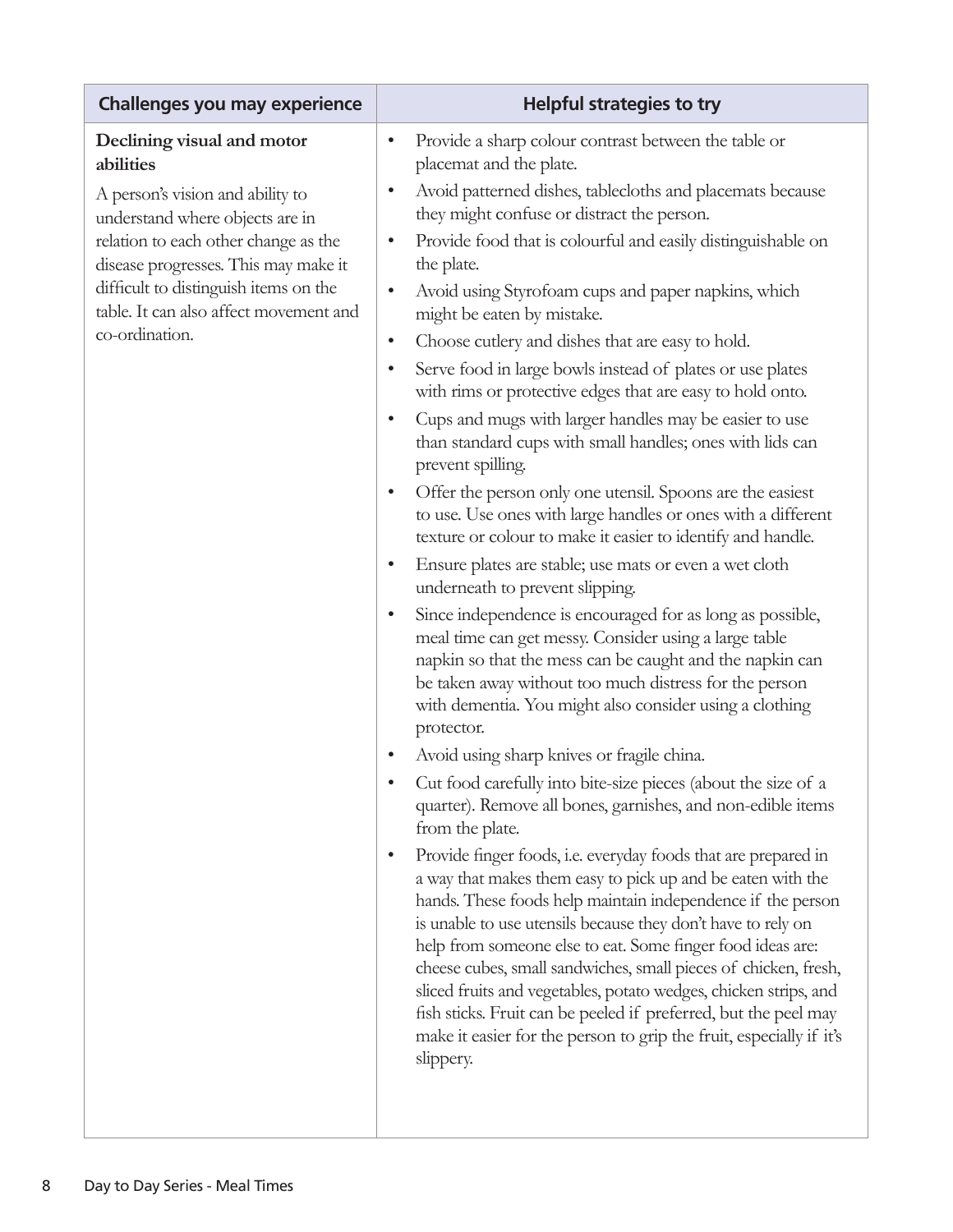| Challenges you may experience                                                                                                                                                                                                                                                                                                                                                                                                                                                                                                                                                                                                                                                                                                                           | <b>Helpful strategies to try</b>                                                                                                                                                                                                                                                                                                                                                                                                                                                                                                                                                                                                                                   |
|---------------------------------------------------------------------------------------------------------------------------------------------------------------------------------------------------------------------------------------------------------------------------------------------------------------------------------------------------------------------------------------------------------------------------------------------------------------------------------------------------------------------------------------------------------------------------------------------------------------------------------------------------------------------------------------------------------------------------------------------------------|--------------------------------------------------------------------------------------------------------------------------------------------------------------------------------------------------------------------------------------------------------------------------------------------------------------------------------------------------------------------------------------------------------------------------------------------------------------------------------------------------------------------------------------------------------------------------------------------------------------------------------------------------------------------|
| Responsive behaviour, such as<br>$\bullet$<br>agitation and anger<br>$\bullet$<br>Behaviour that is challenging for<br>others (such as hitting or pushing<br>food away) can be triggered by:<br>The environment the person<br>$\bullet$<br>is eating in<br>Frustration because of lack<br>of skills, co-ordination and<br>$\bullet$<br>memory loss<br>$\bullet$<br>Being rushed<br>Needing help to eat<br>Being fed<br>$\bullet$<br>Inability to sit through an<br>entire meal<br>Recognition of caregiver<br>frustration.<br>Other reasons for responsive<br>behaviour include side effects<br>of medications, communication<br>challenges, the type of dementia the<br>person has or the stage that they are<br>in, depression, or another diagnosis. | Present only one food item at a time.<br>Don't rush the meal. The person may start and stop eating<br>many times.<br>If the person doesn't want to eat, take a break, involve them<br>in another activity, and return to eating later.<br>Avoid introducing unfamiliar routines, such as serving<br>breakfast to a person who has never routinely eaten<br>breakfast.<br>Avoid nagging and criticism.<br>Consider having nutritious foods on hand that the person<br>can eat "on the go," such as yogurt cups, fruits, cereal bars,<br>etc.<br>Consult a health-care professional if you suspect medication<br>or depression may be causing responsive behaviours. |

"People with dementia or Alzheimer's disease progress at different rates – you will have to do what is best for your family member at each stage of the disease." - Caregiver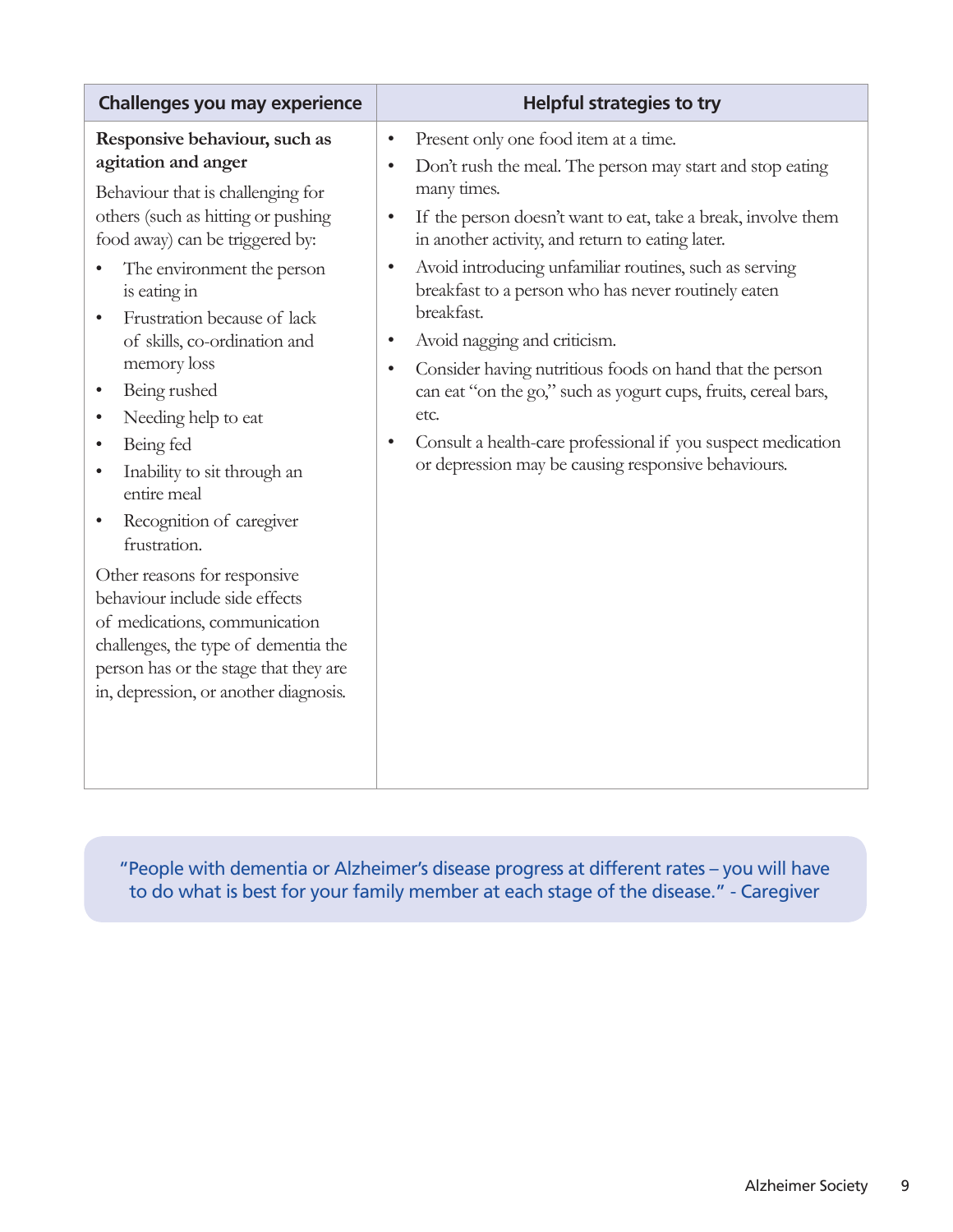### **Late stage**

In the late stage of the dementia (also referred to as "severe" or advanced Alzheimer's disease), individuals experience increased mental and physical deterioration. Here are some issues related to eating and drinking for people with dementia that may occur, and tips and strategies that could help:

| People in this stage will often lose<br>Vegetables can be cooked so they are soft to eat. Remove<br>$\bullet$<br>their appetite, be unable to feed<br>any hard elements or skins.<br>themselves and have difficulty<br>Serve soft foods such as applesauce, pudding, yogurt,<br>$\bullet$<br>swallowing, which can cause choking.<br>cottage cheese, gelatin, oatmeal, and scrambled eggs.<br>Breakfast cereals soaked in milk will soften the texture.<br>$\bullet$<br>Fresh fruit can be peeled and mashed. Canned fruit is often<br>٠<br>softer.<br>In the later stages of dementia, there is more of a concern<br>$\bullet$<br>about the person's quality of life than there is about eating<br>a healthy, balanced diet. If someone wants three desserts,<br>but no vegetables, you may want to accommodate this. You<br>might consider serving fruit as desserts, which has most of<br>the same nutrients as vegetables.<br>Provide nutritious foods that can be taken from a cup or a<br>$\bullet$<br>mug. The ability to hold a mug and to drink is often retained<br>until late in the disease. Protein milkshakes or liquid food<br>supplements can sometimes take the place of a full-course<br>meal. You can also mix healthy foods in a blender and let<br>the person drink their meal.<br>If the person seems to choke or cough when drinking thin<br>$\bullet$<br>liquids, try offering thickened fluids, smoothies and shakes<br>(made of nutritious foods), puddings, yogurt, or pureed<br>fruits to maintain hydration.<br>Use nutritional supplements if the person is not getting<br>$\bullet$<br>enough calories. Speak to their doctor about what kinds of<br>supplements are best.<br>Make sure you cut food into small pieces and make it soft<br>enough to eat. Chop meat into thin slices, and mash canned<br>fish.<br>Don't use a straw; it may cause more swallowing problems.<br>$\bullet$<br>Instead, have the person drink small sips from a cup.<br>Give the person more cold drinks than hot drinks. Cold<br>٠<br>drinks are easier to swallow. | Challenges you may experience | <b>Helpful strategies to try</b> |
|----------------------------------------------------------------------------------------------------------------------------------------------------------------------------------------------------------------------------------------------------------------------------------------------------------------------------------------------------------------------------------------------------------------------------------------------------------------------------------------------------------------------------------------------------------------------------------------------------------------------------------------------------------------------------------------------------------------------------------------------------------------------------------------------------------------------------------------------------------------------------------------------------------------------------------------------------------------------------------------------------------------------------------------------------------------------------------------------------------------------------------------------------------------------------------------------------------------------------------------------------------------------------------------------------------------------------------------------------------------------------------------------------------------------------------------------------------------------------------------------------------------------------------------------------------------------------------------------------------------------------------------------------------------------------------------------------------------------------------------------------------------------------------------------------------------------------------------------------------------------------------------------------------------------------------------------------------------------------------------------------------------------------------------------------------------------------------|-------------------------------|----------------------------------|
|                                                                                                                                                                                                                                                                                                                                                                                                                                                                                                                                                                                                                                                                                                                                                                                                                                                                                                                                                                                                                                                                                                                                                                                                                                                                                                                                                                                                                                                                                                                                                                                                                                                                                                                                                                                                                                                                                                                                                                                                                                                                                  |                               |                                  |
|                                                                                                                                                                                                                                                                                                                                                                                                                                                                                                                                                                                                                                                                                                                                                                                                                                                                                                                                                                                                                                                                                                                                                                                                                                                                                                                                                                                                                                                                                                                                                                                                                                                                                                                                                                                                                                                                                                                                                                                                                                                                                  |                               |                                  |
|                                                                                                                                                                                                                                                                                                                                                                                                                                                                                                                                                                                                                                                                                                                                                                                                                                                                                                                                                                                                                                                                                                                                                                                                                                                                                                                                                                                                                                                                                                                                                                                                                                                                                                                                                                                                                                                                                                                                                                                                                                                                                  |                               |                                  |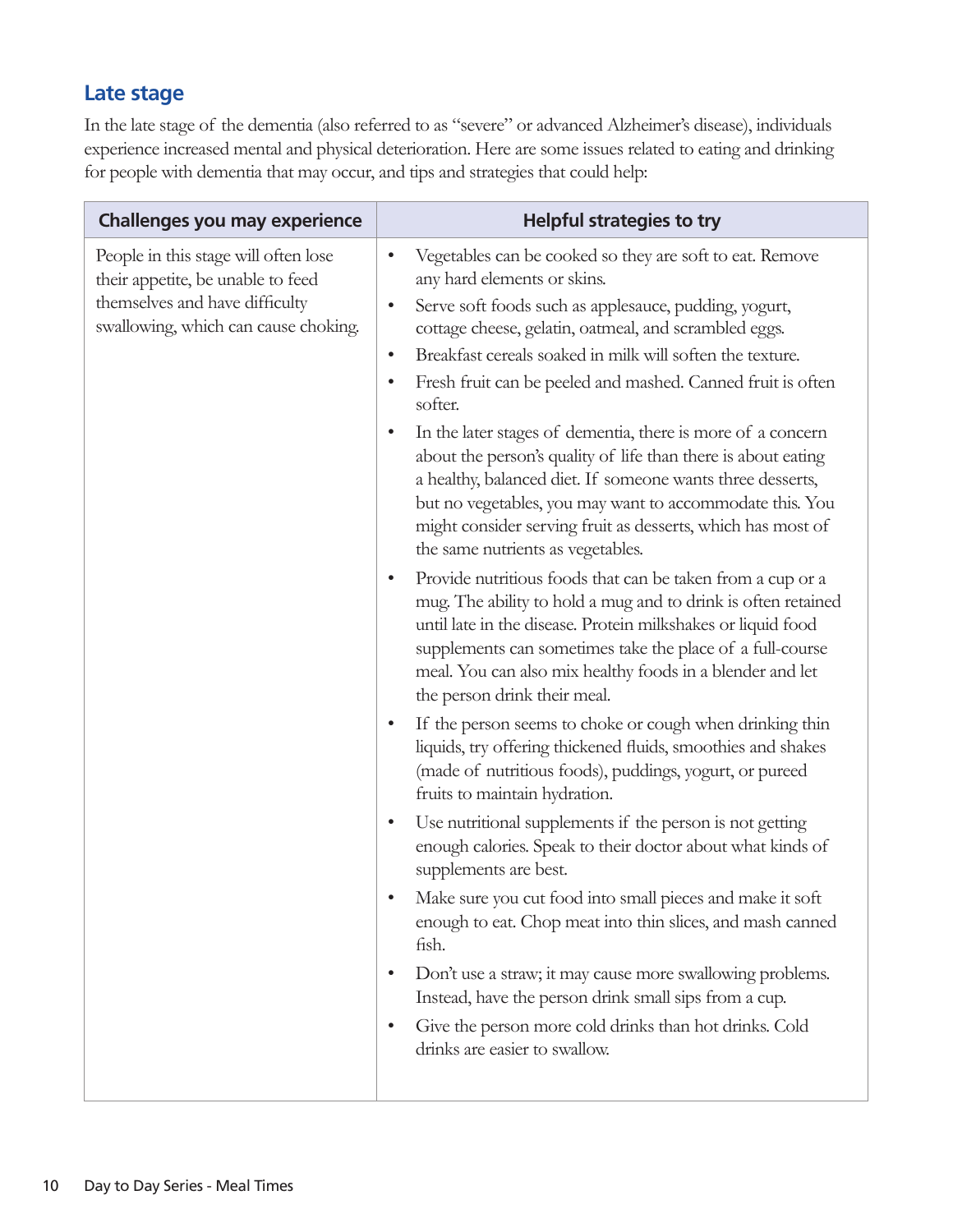### **Dining out**

Dining out can relieve the stress of planning, shopping, and preparing a meal. It brings family and friends together and strengthens bonds between them. It also offers a welcome change of scenery for both the person with dementia and their caregiver, who can feel socially isolated being at home every day. Going out to eat allows the person with dementia to dress up and continue to be part of their community.

While dining out with a person with dementia can be a positive change, it can also present challenges. Planning ahead can help. Here are some tips:

- Going out earlier in the day may be best, so the person is not too tired. Service may be faster and there may be fewer people. By going at non-peak times you also won't feel as rushed and overwhelmed.
- The person with dementia can show the staff a card saying they have memory loss or let the server know.
- Eat out in familiar places where the person with dementia already knows the menu, and where serving staff are familiar with your needs.
- If the menu is long and complex, narrow the choices for the person with dementia. Menus with pictures can help with selections.
- The person with dementia can write down a list of their favourite foods and drinks beforehand, so they remember their preferences or can show the server.
- Consider previewing the menu online and deciding what to eat before going to the restaurant so the person doesn't feel rushed or pressured to make a decision when they are there.
- Ask the wait staff for a written copy of the specials instead of having them listed verbally, because the person with dementia might not remember them all.
- Order finger foods.
- Be selective about where you sit. If a quiet corner is best, ask for a table there.
- Try to find restaurants with family washrooms so that there is enough space if the person with dementia uses a walker or wheelchair.
- Manoeuvering with a cane, walker or wheelchair can be a challenge. Consider the type of dining (e.g . buffet) or type of restaurant and seating (fixed seats such as booths) that might work best.
- Consider going to family restaurants or coffee shops; they are less formal and have more finger food items on the menu.
- Some people with dementia lose their inhibitions and judgment and may conduct themselves inappropriately at the table. If this happens, help guide their behaviour.
- Paying the bill: offer assistance if the person with dementia needs help to calculate the tip or make change, use gift certificates, or allow the restaurant to keep a tab (if possible) so you can dine there regularly without having to pay right away.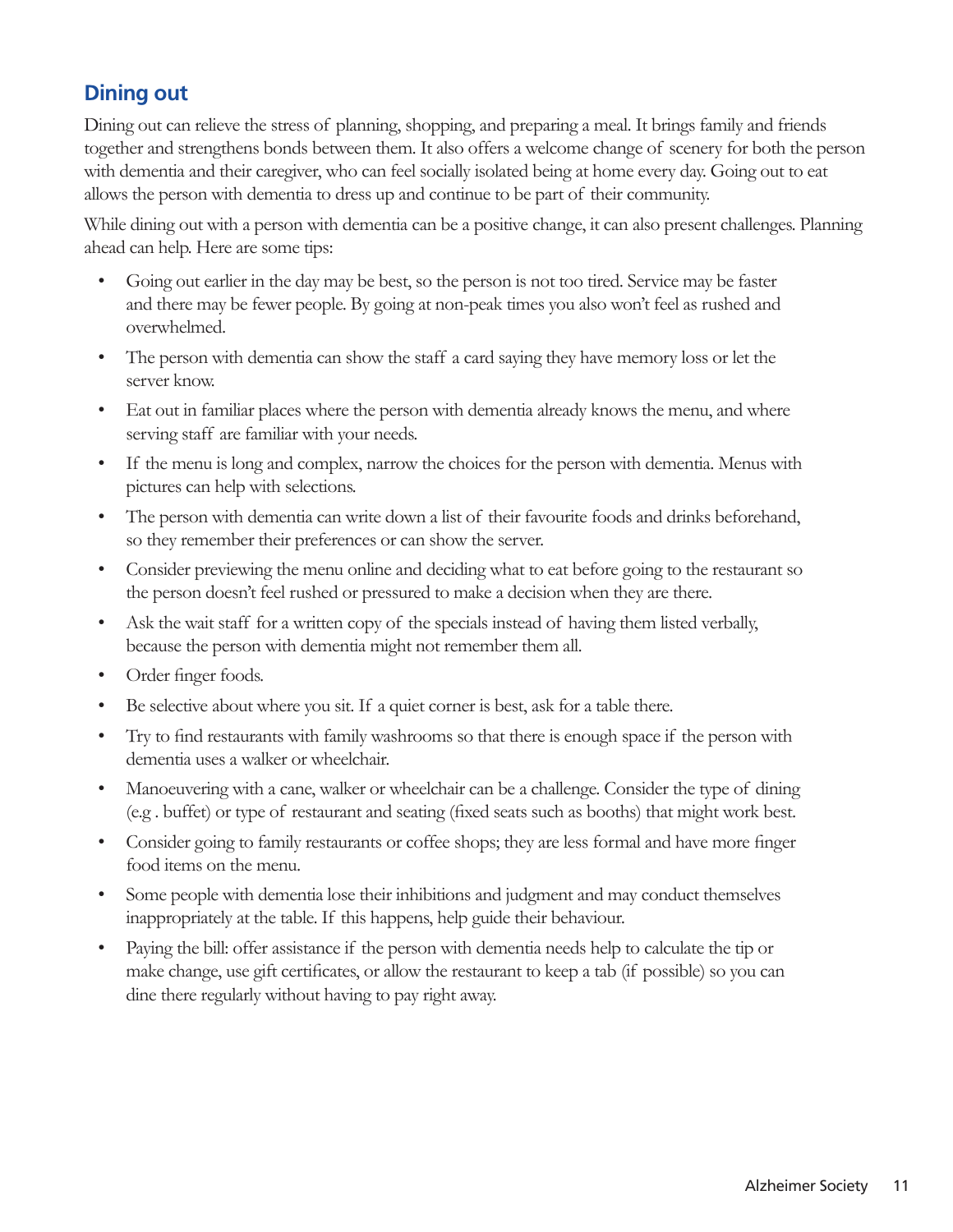### 2 **Alzheimer** Society **Meal time tips for caregivers Cut this section out and put it on your fridge to have useful tips available for meal time. 7** Remember the person's personal preferences when preparing food. **7 Reduce distractions:** Serve meals in a quiet place so that the person can focus on eating. Turn off the television, radio and telephone ringer. **3** Be patient: Don't rush the meal. The person may start and stop eating many times. Cue or encourage them if they are having difficulties. **7 Keep it simple:** Simplify the table by removing centerpieces and condiments. Avoid patterned tablecloths, plates, and placemats. Consider offering only one food item at a time and give the person only one utensil to use. **7** Serve finger foods: Cut food up into small pieces so it can be picked up and eaten with the hands. Finger foods allow people to feed themselves and maintain a level of independence. **5 Show and talk:** Cue the person with words or actions. They might be able to mimic your motions for eating. **7** Take time to relax, talk, laugh and enjoy your meal together!  **1-800-616-8816 www.alzheimer.ca** 2

### **Dining out tips for caregivers**

### **Alzheimer** Society

**Cut this section out and put it in your wallet or purse so you have useful tips available for dining out.**

- $\sqrt{3}$  Go out during non-peak times so the person with dementia won't feel rushed.
- $\sqrt{ }$  Dine at a restaurant with family washrooms if the person with dementia uses a walker or wheelchair.
- $\triangledown$  Request a table in a quiet corner to avoid noise and distractions.
- $\sqrt{ }$  Inform the server: The person with dementia can show staff a card saying they have memory loss or let the server know.
- $\sqrt{2}$  Ask for it in writing: Ask the server for a written copy of the specials instead of having them listed verbally.

 $\mathcal{H}^{\circ}$ 

 **1-800-616-8816 www.alzheimer.ca**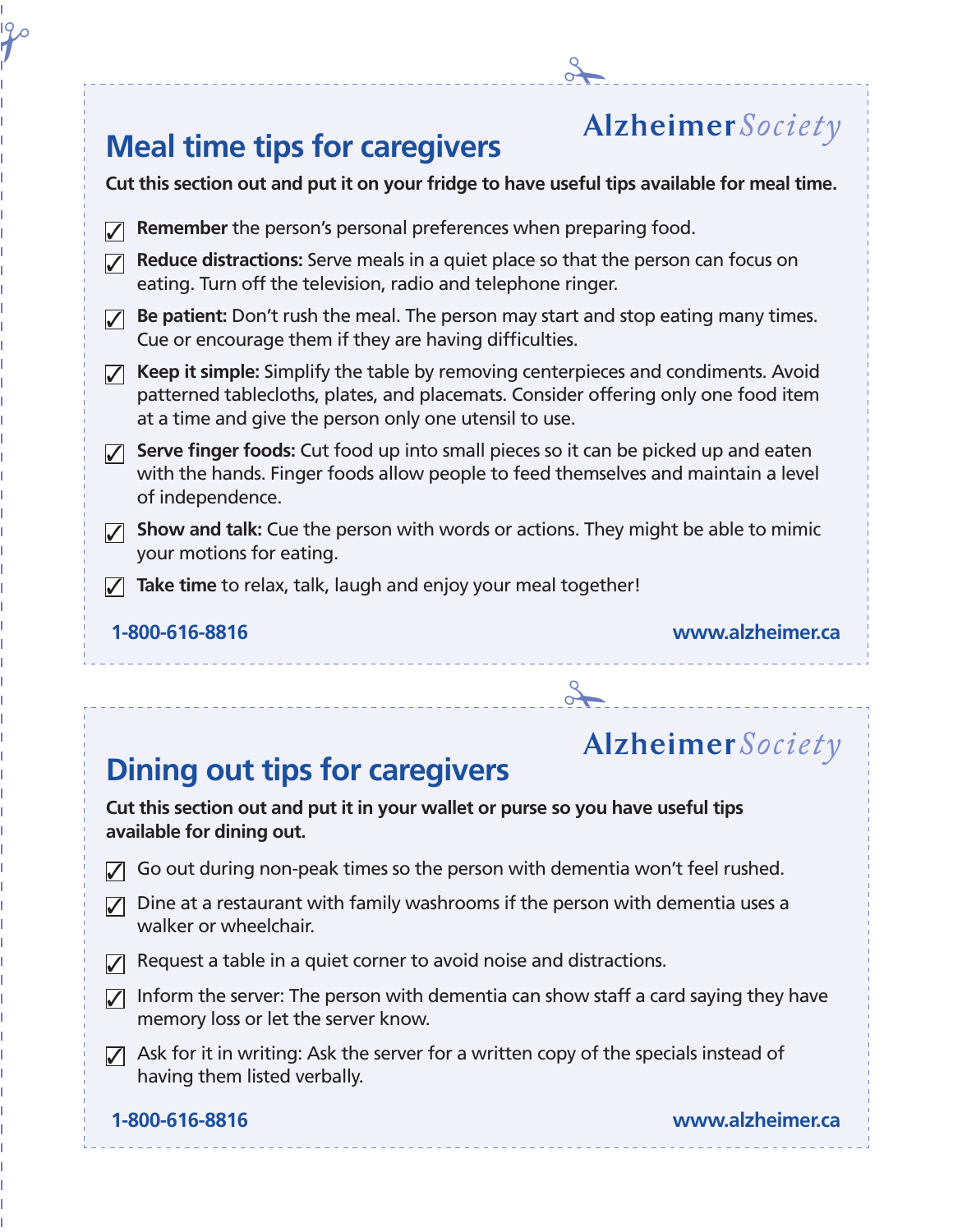The Alzheimer Society is Canada's leading nationwide health charity for people living with Alzheimer's disease and other dementias. Active in communities right across Canada, the Society:

- Offers information, support and education programs for people with dementia, their families and caregivers
- Funds research to find a cure and improve the care of people with dementia
- Promotes public education and awareness of Alzheimer's disease and other dementias to ensure people know where to turn for help
- Influences policy and decision-making to address the needs of people with dementia and their caregivers.

For more information, contact your local Alzheimer Society or visit our website at www.alzheimer.ca.

Help for Today. Hope for Tomorrow...®

### Alzheimer Society

### **www.alzheimer.ca**





**www.alzheimer.ca**